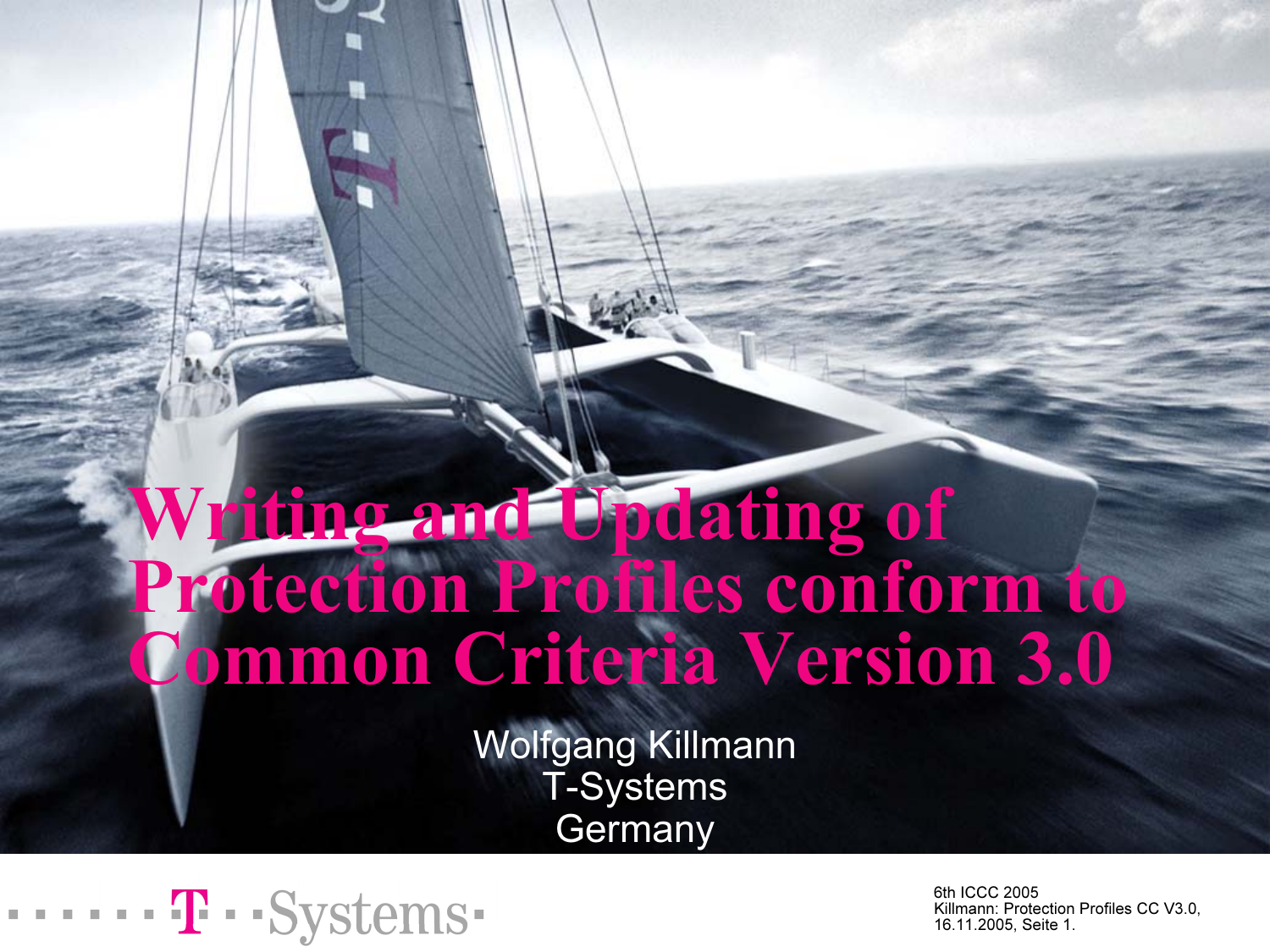### **Overview**

Success story of protection profiles

PP conformance as defined in CC V3.0 part 1

New functional paradigm of CC V3.0 part 2 and security functional requirements

Security assurance requirements from PP prospective

Evaluation methodology and PP

. . . . . . **T** . . St

6th ICCC 2005 Killmann: Protection Profiles CC V3.0, 16.11.2005, Seite 2.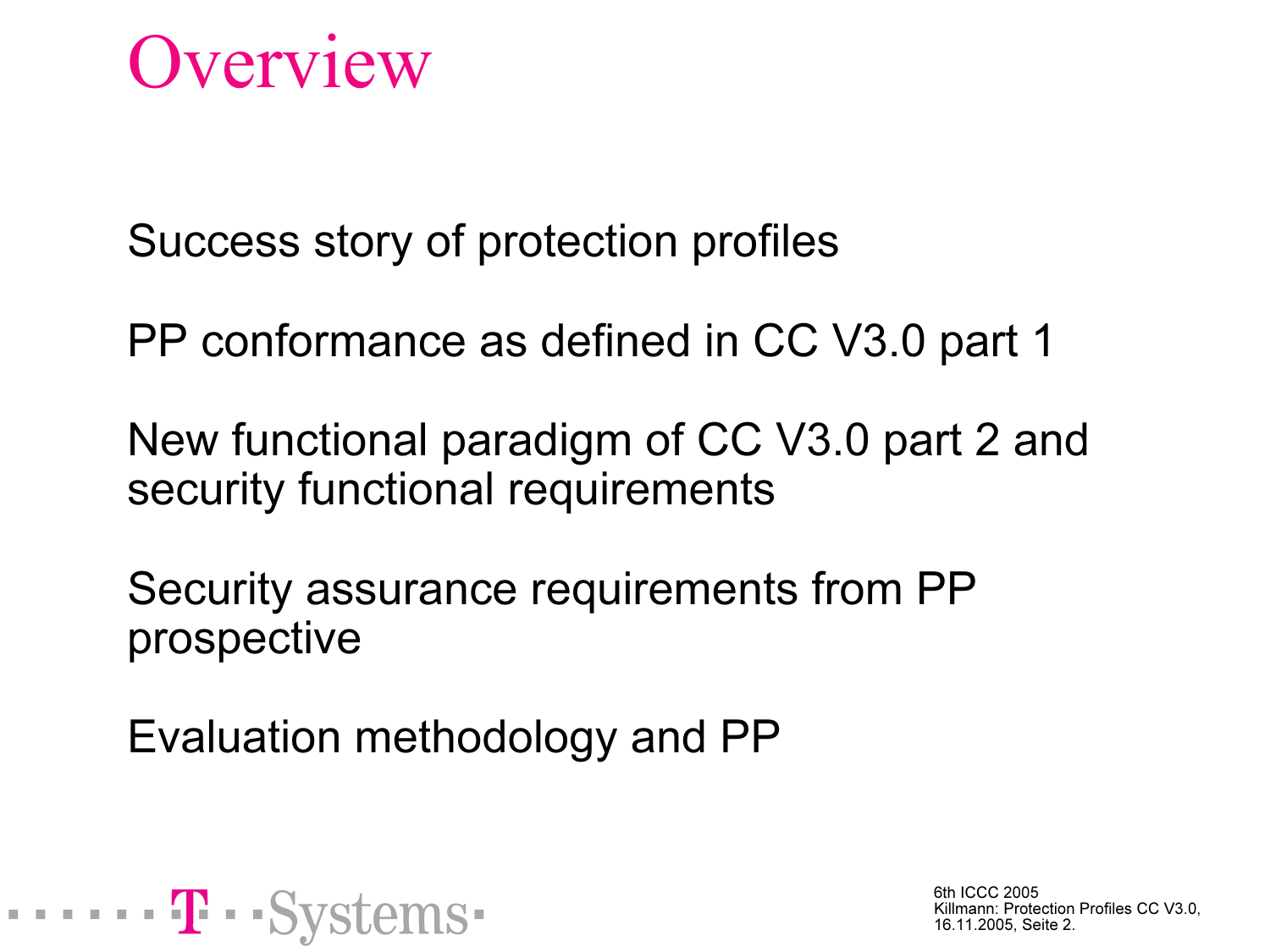# Success Story of PP

CC concept of protection profiles is approved in practice and accepted by costumer

- 67 certified PP worldwide (July 2005)
- PP cover a broad range of technologies from smart cards up to mainframes
- some PP are referenced as official standards
- many PP are accepted as standards by consumers and vendors

. . . . . . 4<mark>1</mark> . . S

6th ICCC 2005Killmann: Protection Profiles CC V3.0, 16.11.2005, Seite 3.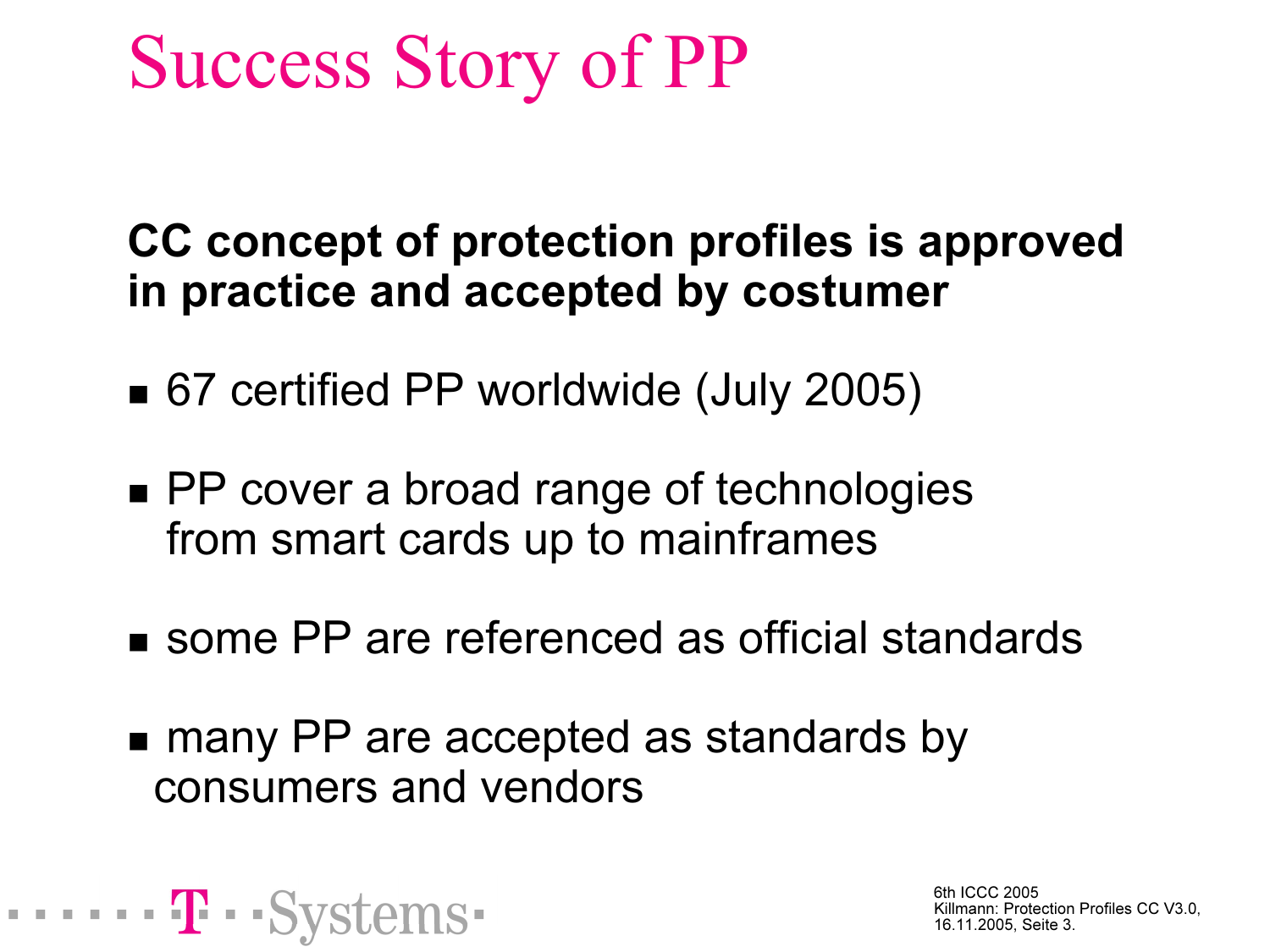# Success Story of PP

#### V3.0 changes CC significantly

- CC V2.2 PP can not be used after transition period  $\rightarrow$  PP shall be rewritten or updated for further use
- What advantages does CC V3.0 provide for PP development and use?
- What issues arise by updating the current PP to CC V3.0?

. . . . . . **. <u>.</u> . .** . . .

6th ICCC 2005Killmann: Protection Profiles CC V3.0, 16.11.2005, Seite 4.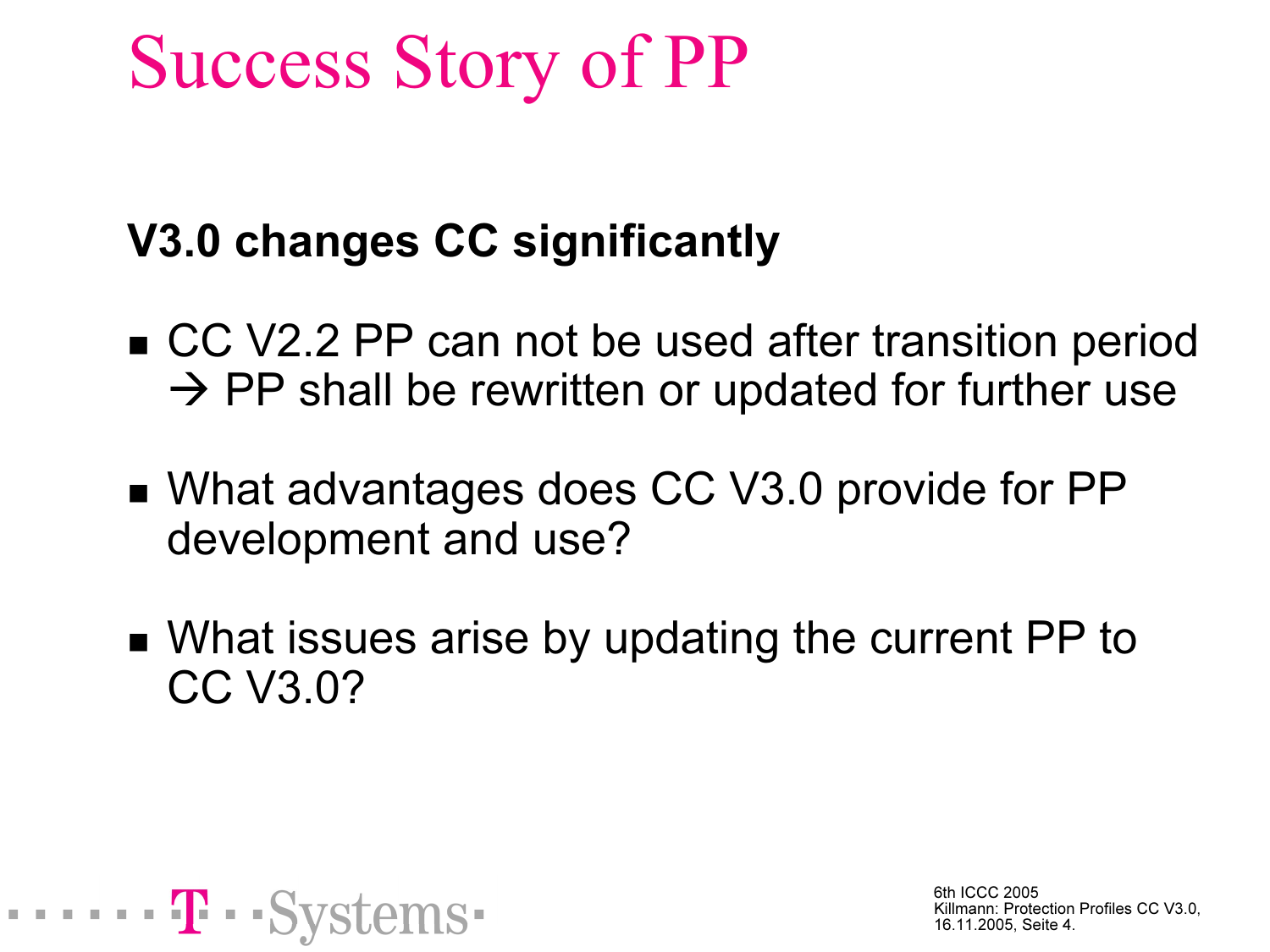# CC V3.0 Part 1 and PP PP conformance in CC V2.2

Trusted Computing Group (TCG) Trusted Platform Module (TPM)

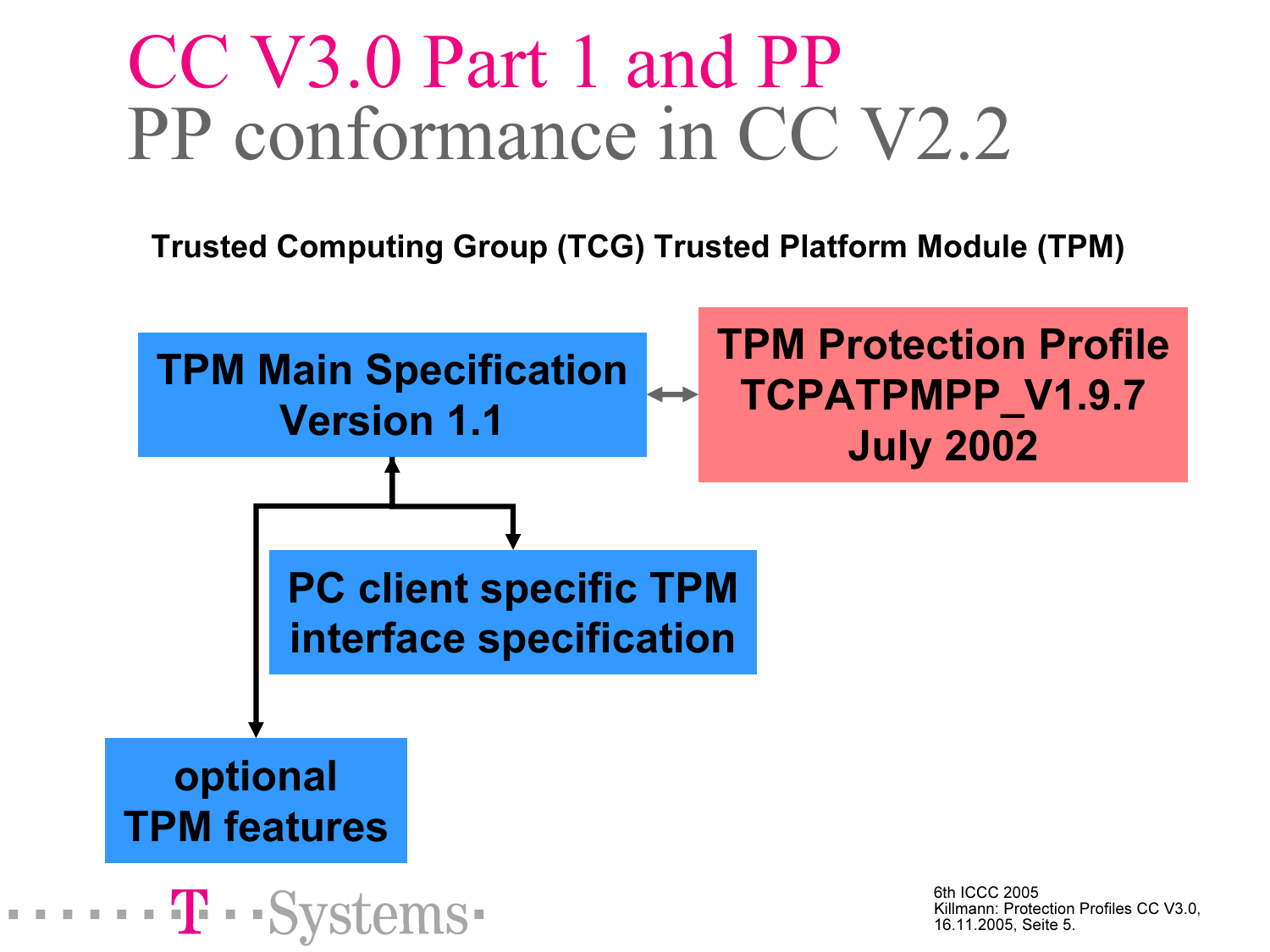## CC V3.0 Part 1 and PP PP conformance in CC V3.0

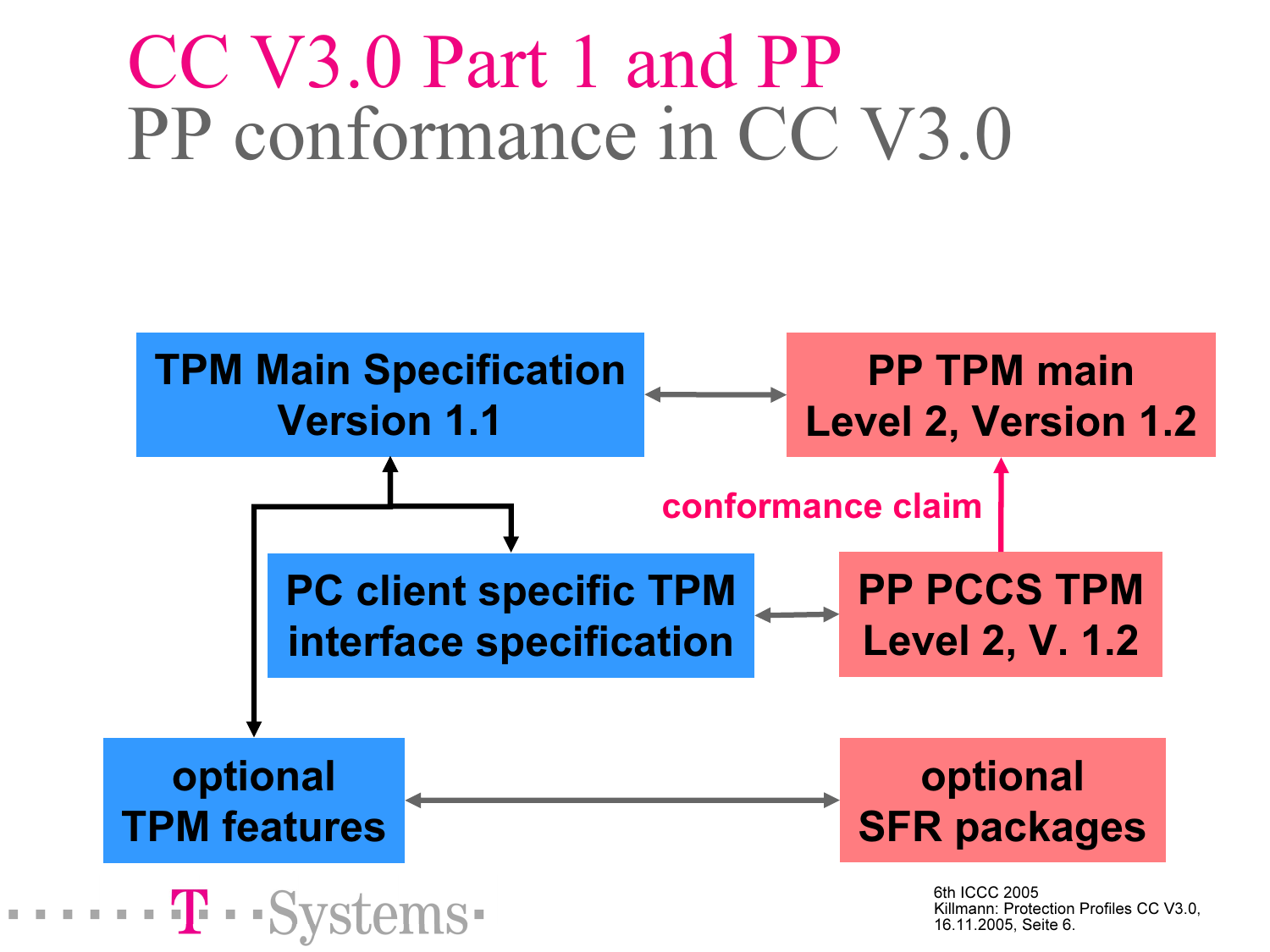### CC V3.0 Part 1 and PP PP conformance of ST

٦



$$
\cdots \cdots \mathbf{T} \cdot \mathbf{Systems}
$$

6th ICCC 2005Killmann: Protection Profiles CC V3.0, 16.11.2005, Seite 7.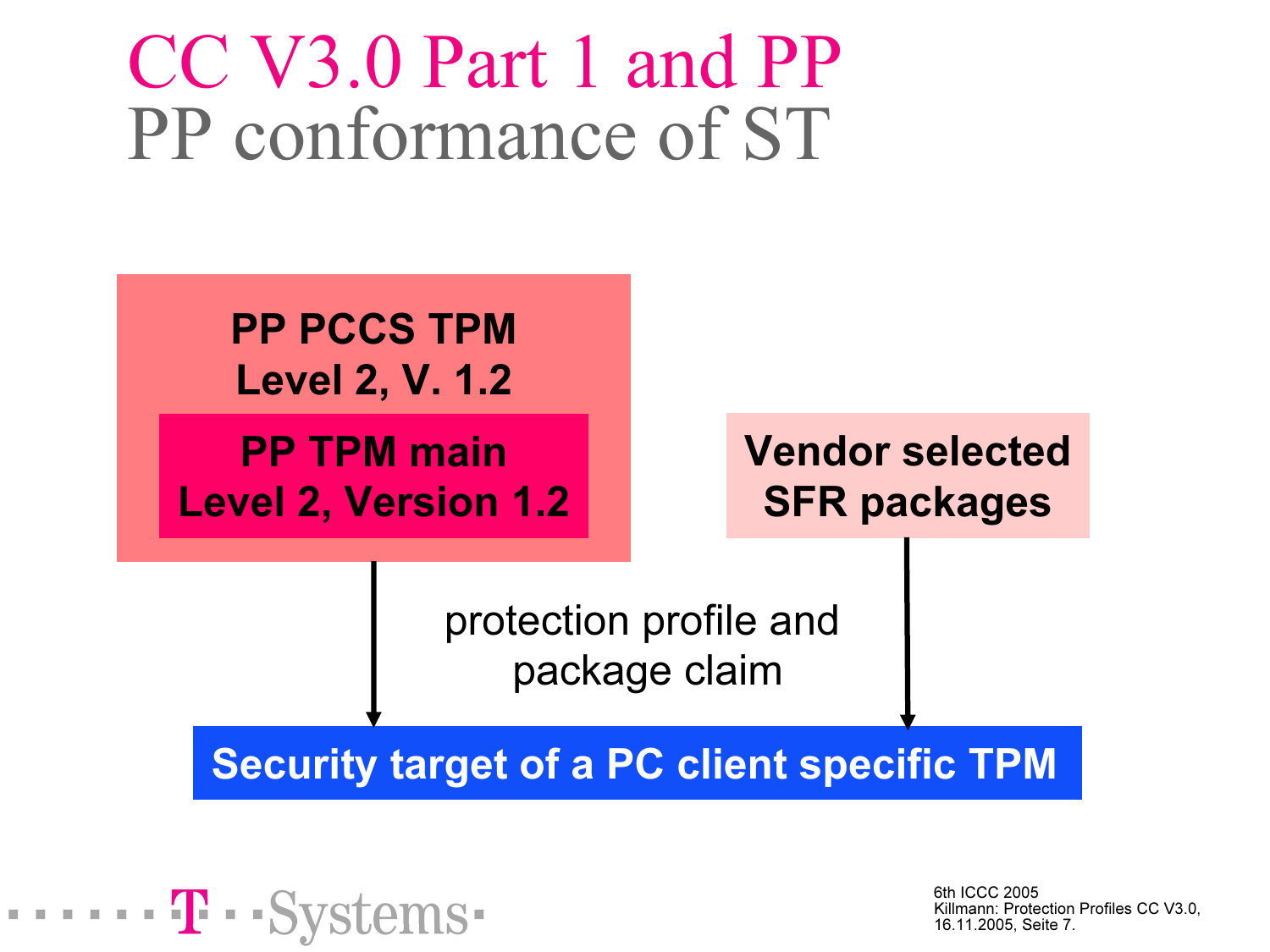# CC V3.0 Part 1 and PP PP and ST for composite Eval.

PP set for composite evaluations of smart cards (like Eurosmart PP set)

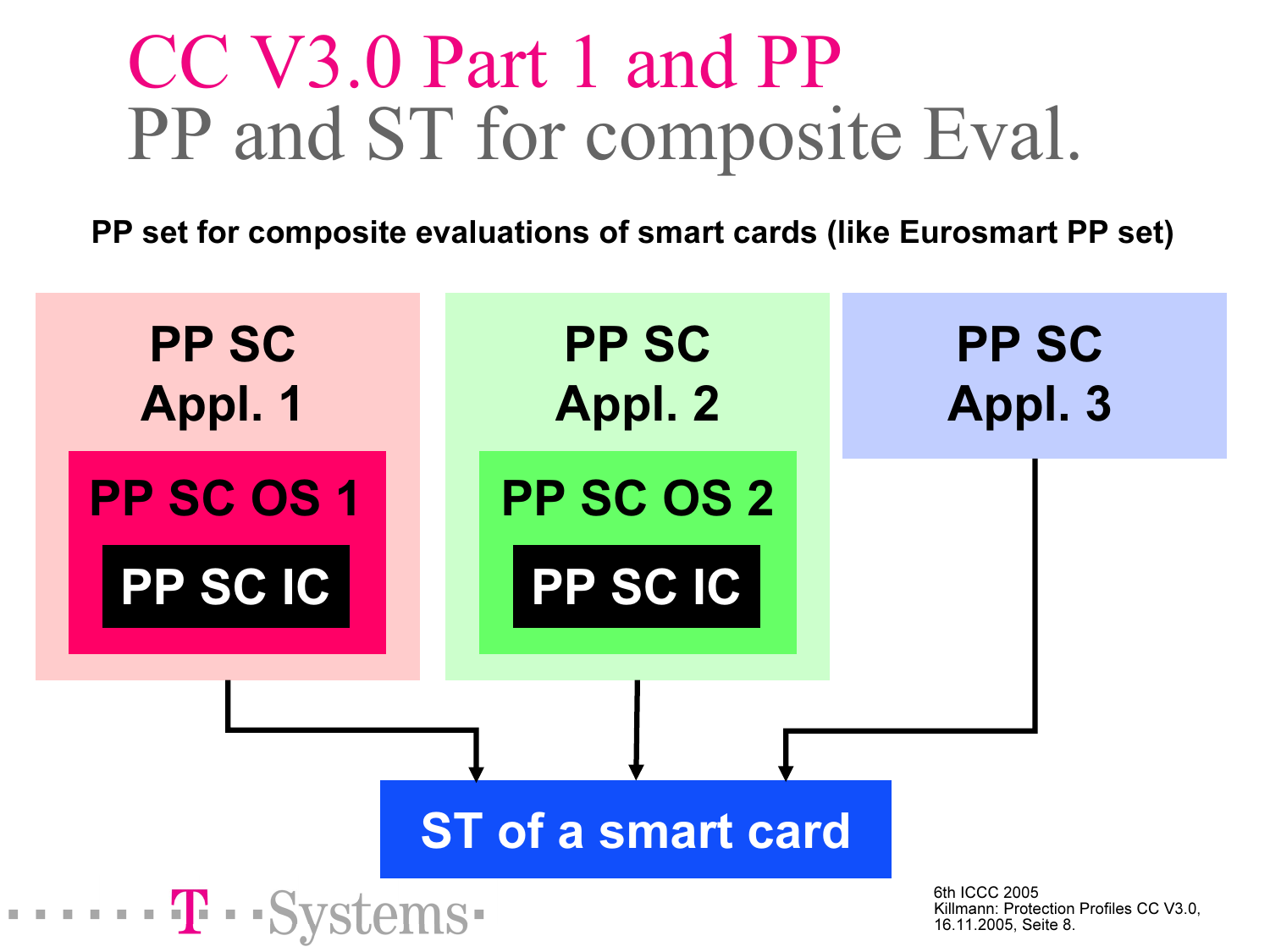# CC V3.0 Part 2 and PP Functional Paradigm and SFR

### PP TPM V1.1 (CC V2.2)

**THEFT TE - - SVS** 

**Example 2 requires cryptographic functions and access** control to the related keys

### PP TPM Level 2, V1.2 (CC V3.0)

- describes operations in the context of the Root of Trust for Measurement, Reporting and Storage
- addresses the cryptographic mechanisms to implement these operations
- $\rightarrow$  new functional paradigm encourages the PP writer for clear and precise description of the security functionality

6th ICCC 2005Killmann: Protection Profiles CC V3.0, 16.11.2005, Seite 9.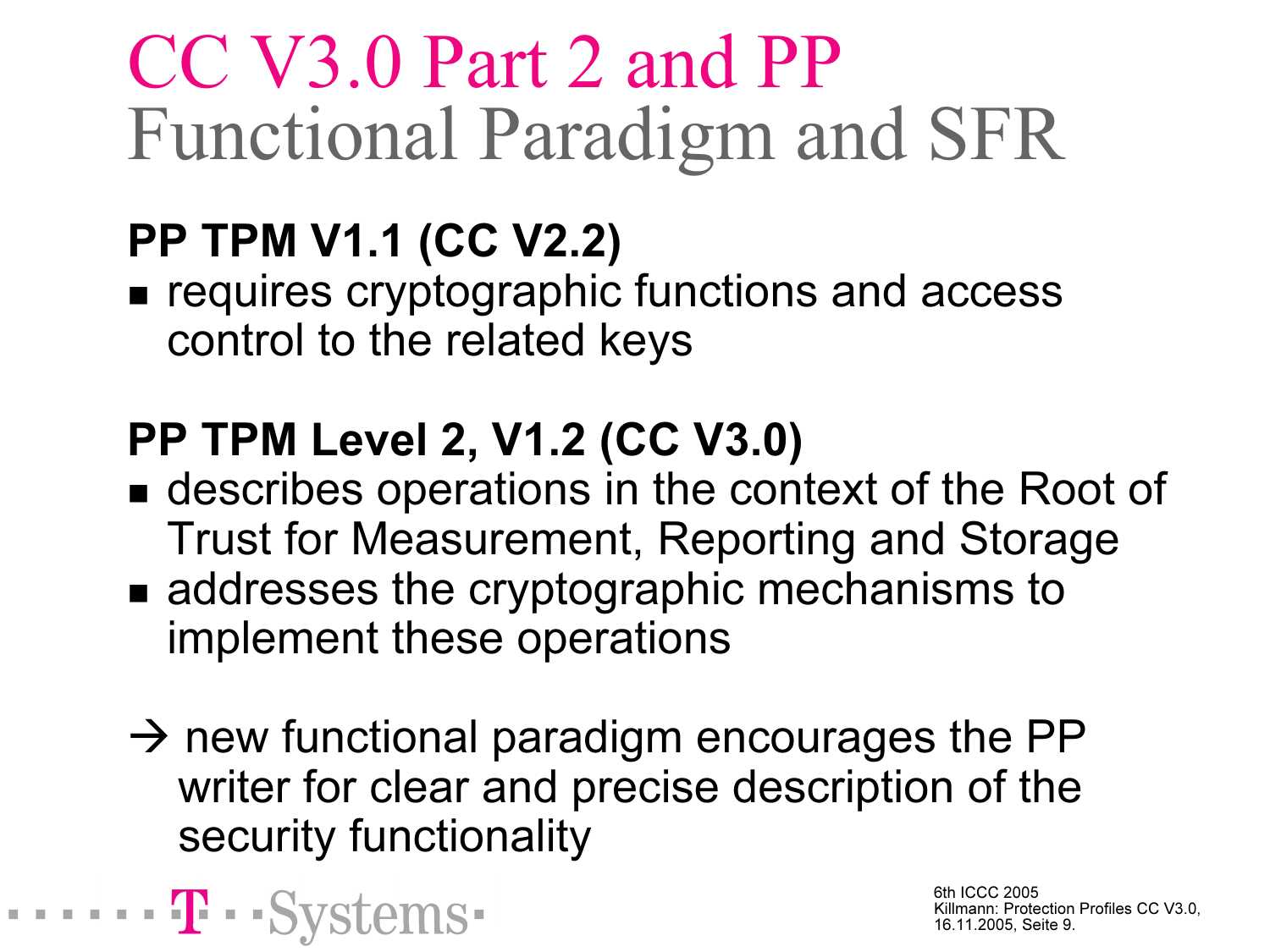# CC V3.0 Part 2 and PP Functional Paradigm

Trusted Computing Group (TCG) Trusted Platform Module (TPM)



FIA UAU.1.1 The TSF shall authenticate a user before the user can bind to

- (1) OIAP authorization session,
- OSAP authorization session,
- (3) DSAP authorization session,
- Commands which require authorization and are executed outside a authorization session $\frac{1}{1}$ .

 $[assignment: subject]$ 

6th ICCC 2005 Killmann: Protection Profiles CC V3.0, 16.11.2005, Seite 10.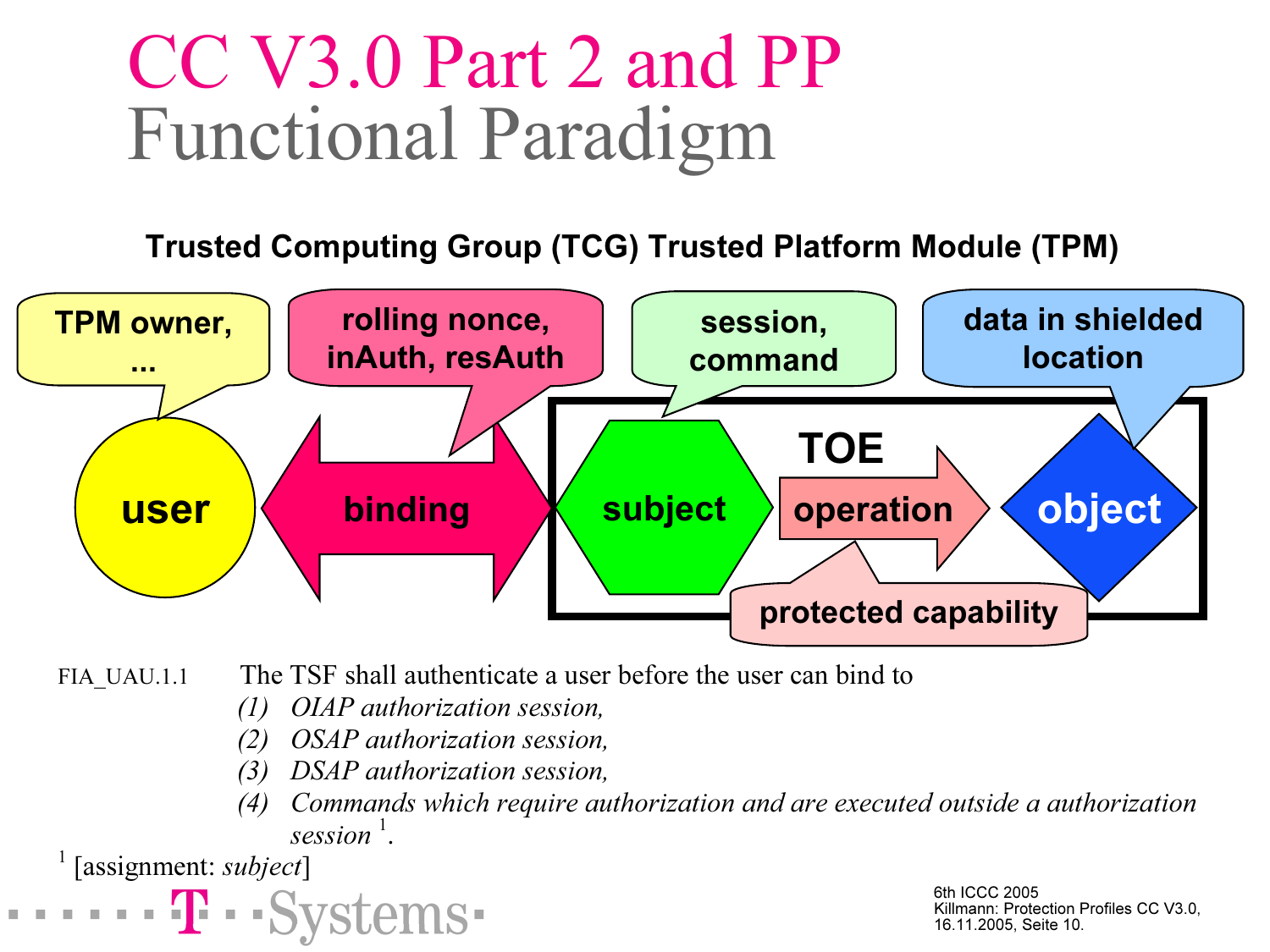## CC V3.0 Part 2 and PP FCS class removed

PP Secure signature-creation device, PP CM CSP signing operations



FCO\_NRE.2.1 The TSF shall generate evidence by digital signature according to the List of approved algorithms and parameters to that *process using private key*  $\frac{1}{1}$  has exported *signed data*  $^2$  to a user bound to that subject.

```
<sup>1</sup> [assignment: subject], <sup>2</sup> [assignment: data]
```
 $\cdots$   $\cdots$  Sv

6th ICCC 2005 Killmann: Protection Profiles CC V3.0, 16.11.2005, Seite 11.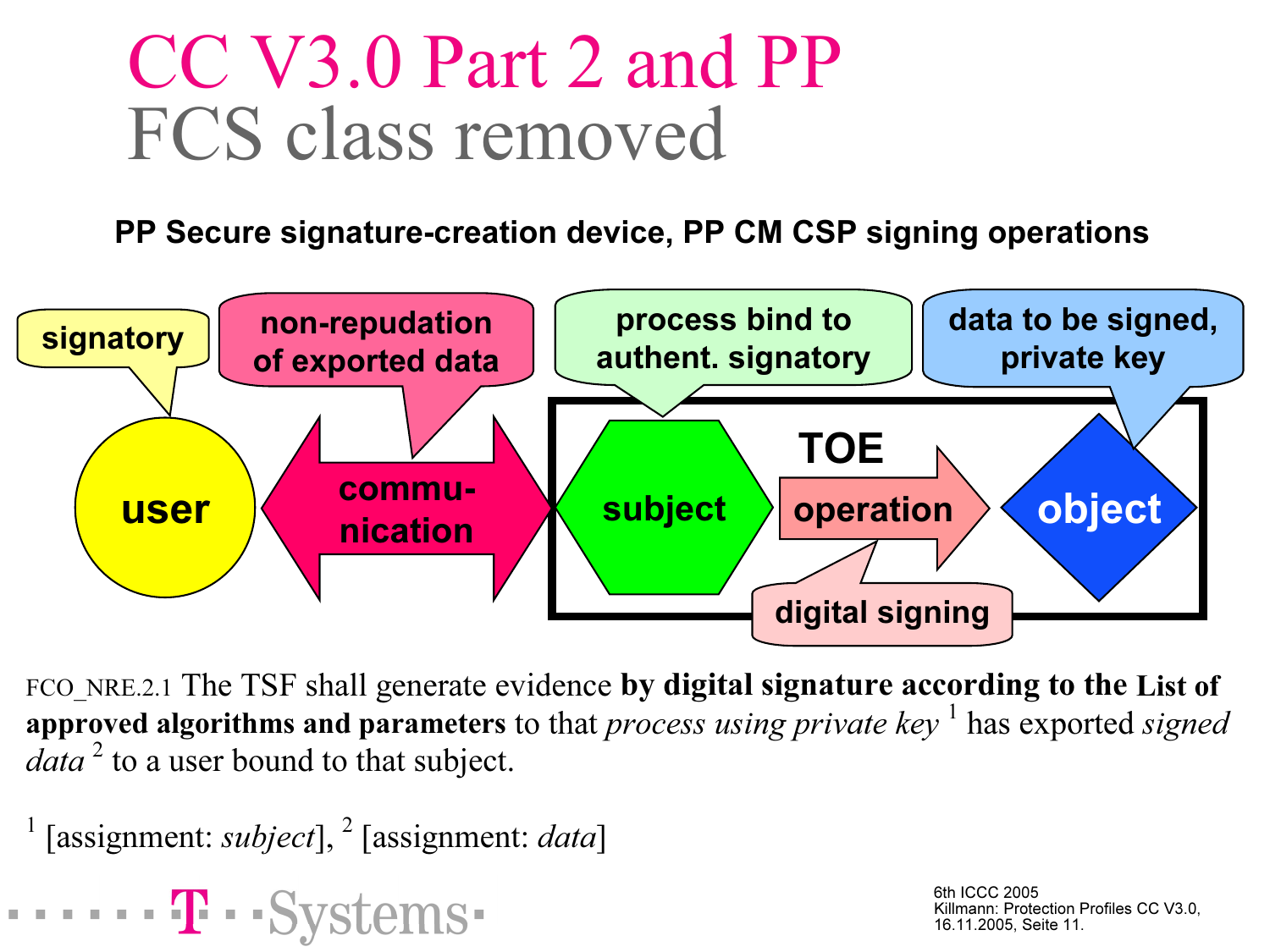# CC V3.0 Part 2 and PP Extended components

PP writer may consider to define new functional components (extended components)

 $\blacksquare$  new SFR for specific security functions

- digital signature verification
- $\blacksquare$  reuse of components of CC V2.2 part 2 if necessary
	- key generation FMI\_CKG.1 (FCS\_CKM.1)

. . . . . . **T** . .Sv

6th ICCC 2005Killmann: Protection Profiles CC V3.0, 16.11.2005, Seite 12.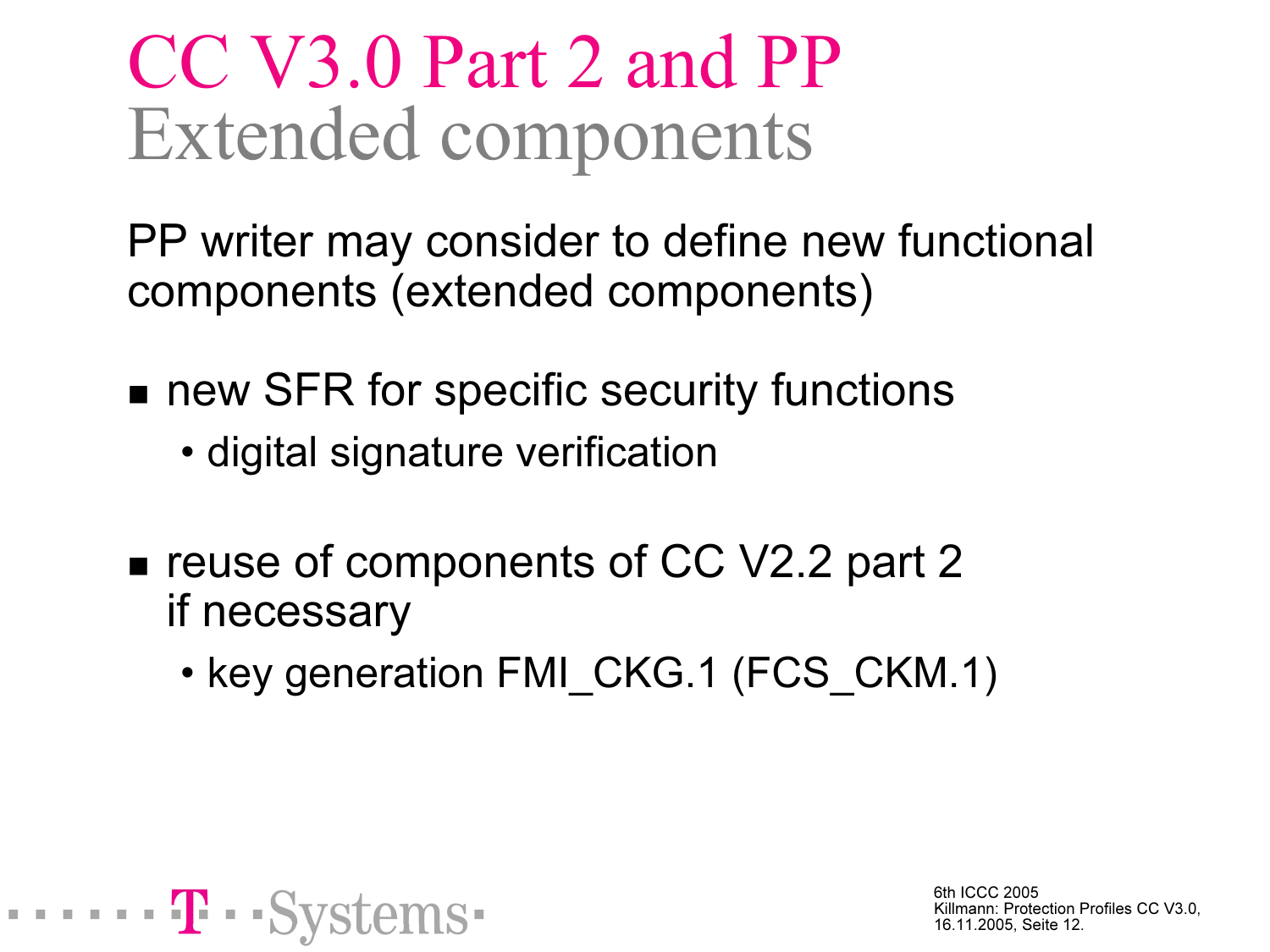# CC V3.0 Part 2 & 3 and PP SFR and SAR

CC V2.2 SFR address protection against compromise of internal secrets by illicit information flow

- PP used SFR components like FDP\_IFC.1, FDP\_ITT.1, FPT\_ITT.1 or FPT\_EMSEC.1 which are not contained in CC V3.0 part 2
- CC V3.0 deal with illicit information flow in AVA\_VAN
	- precise SPD shall result in attack scenarios subject of the vulnerability analysis
	- related functionality is not traced trough ADV

- - - 4 - - Sv

• protection should be reported to the consumer

6th ICCC 2005Killmann: Protection Profiles CC V3.0, 16.11.2005, Seite 13.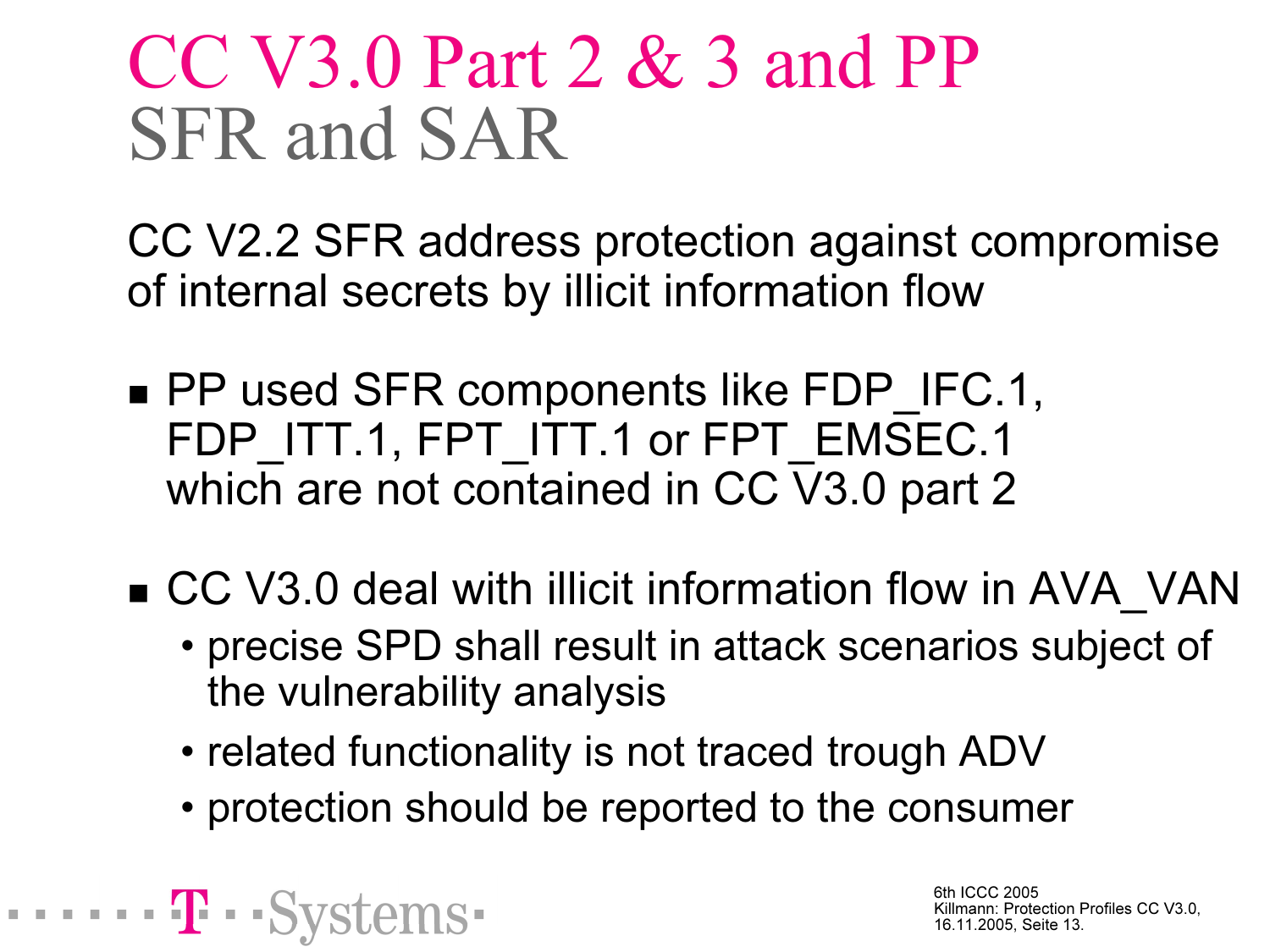# CC V3.0 Part 3 and PP Selection of EAL and Extensions

EAL of CC V2.2 and CC V3.0 are mostly compatible to each other from PP prospective

- If PP required FPT\_PHP, FPT\_RVM.1 and FPT\_SEP.1 then reference monitor concept of ADV ARC.1 is already included
- Removing AVA\_SOF.1 in CC V3.0 result in an overall strength requirement by AVA\_VAN even if distinguishing between strength of identified security function makes sense

 $\cdots$  T  $\cdots$  St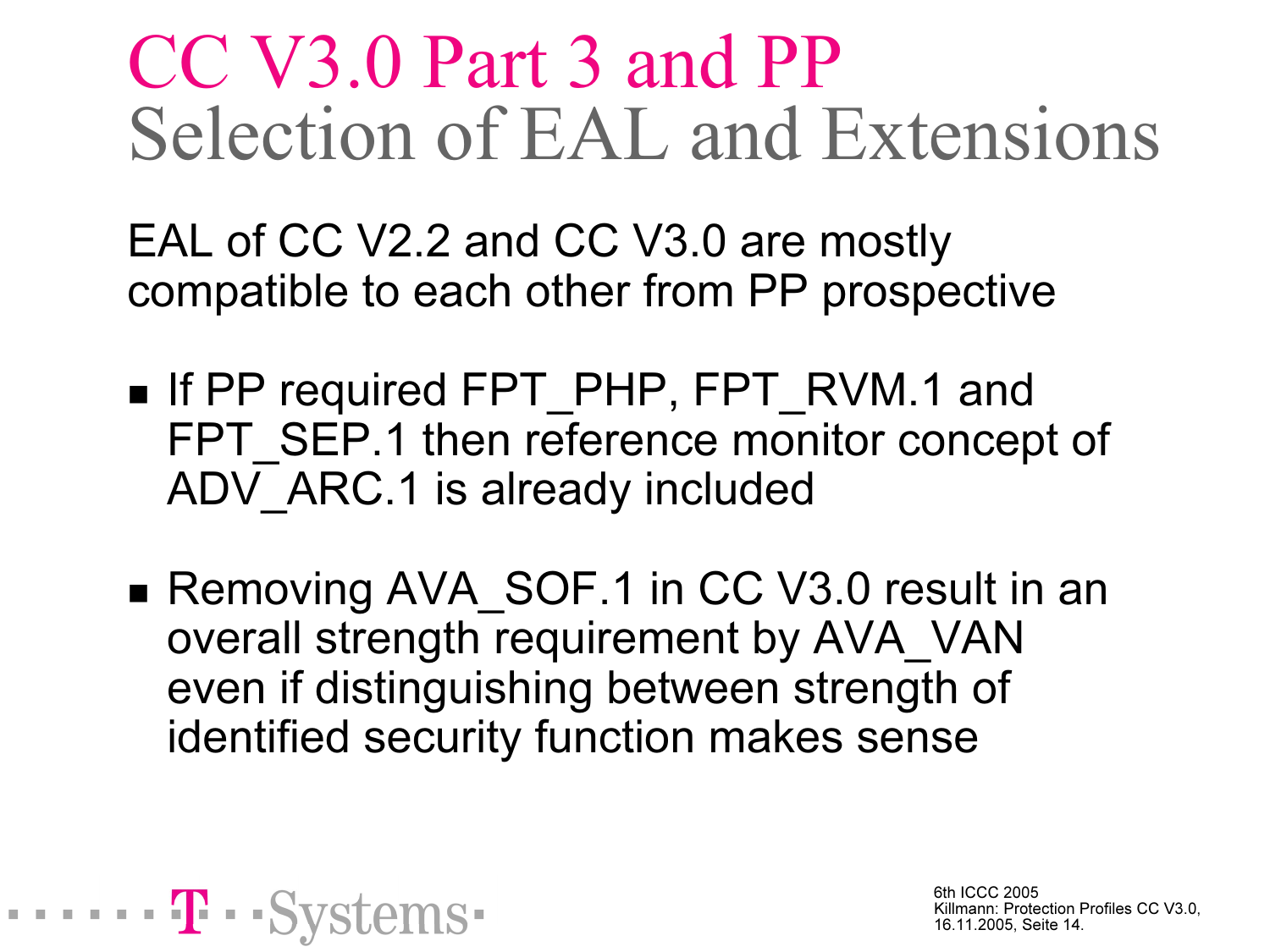# CC V3.0 CEM and PP Attack potential example CC V2.2

#### PP Secure signature-creation device

■ assumed attack scenarios like this

#### • Identification:

elapsed time  $\approx$  1 day, proficient, public information, <sup>&</sup>lt;1 day access to TOE, standard equipment

#### • Exploitation:

- - - - - - 'T' - -Svs

elapsed time  $\approx$  1 day, proficient, public information, <sup>&</sup>lt;1 day access to TOE, standard equipment  $\rightarrow$  18 points = moderate attack potential

■ PP requires resistant to high attack potential (AVA\_SOF.1 high, AVA\_VLA.4)

> 6th ICCC 2005Killmann: Protection Profiles CC V3.0, 16.11.2005, Seite 15.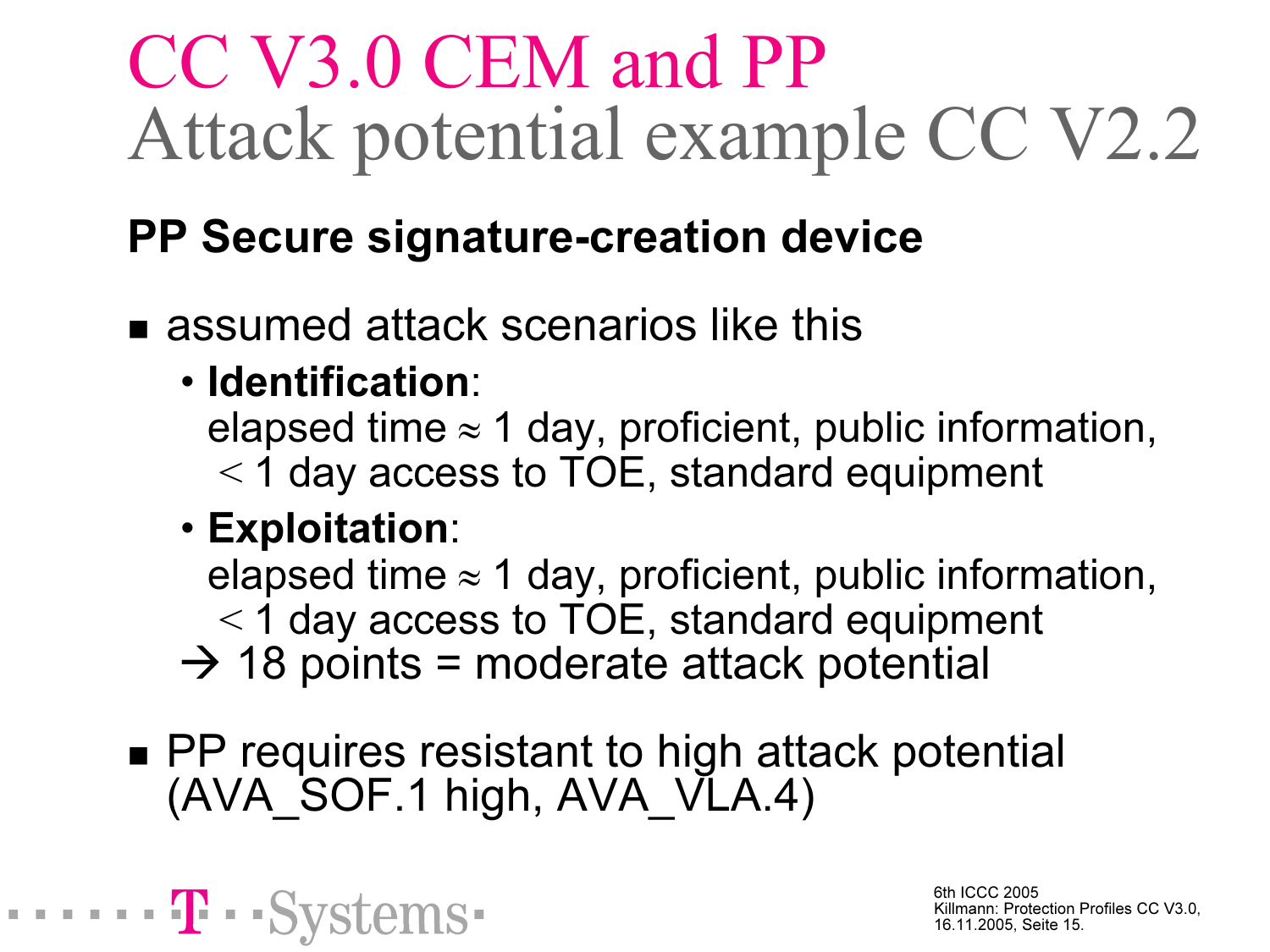# CC V3.0 CEM and PP Attack potential example CC V3.0

#### Weighted parameters approach

- SSCD example  $\rightarrow$  3 points  $\rightarrow$  basic
- $\blacksquare$  layman, public knowledge, standard equipment, 6 month  $\rightarrow$  26 points
- expert, critical knowledge, bespoke equipment, 1 month  $\rightarrow$  24 points

#### Conclusion

 $\cdots$  T  $\cdots$  Sv

 $\rightarrow$  CC V2.2 and CC V3.0 may differ significantly  $\rightarrow$ this layman (with easy window of opportunity) may successfully attack TOE resistant to high attack potential  $\rightarrow$ elapsed time is overemphasized

> 6th ICCC 2005Killmann: Protection Profiles CC V3.0, 16.11.2005, Seite 16.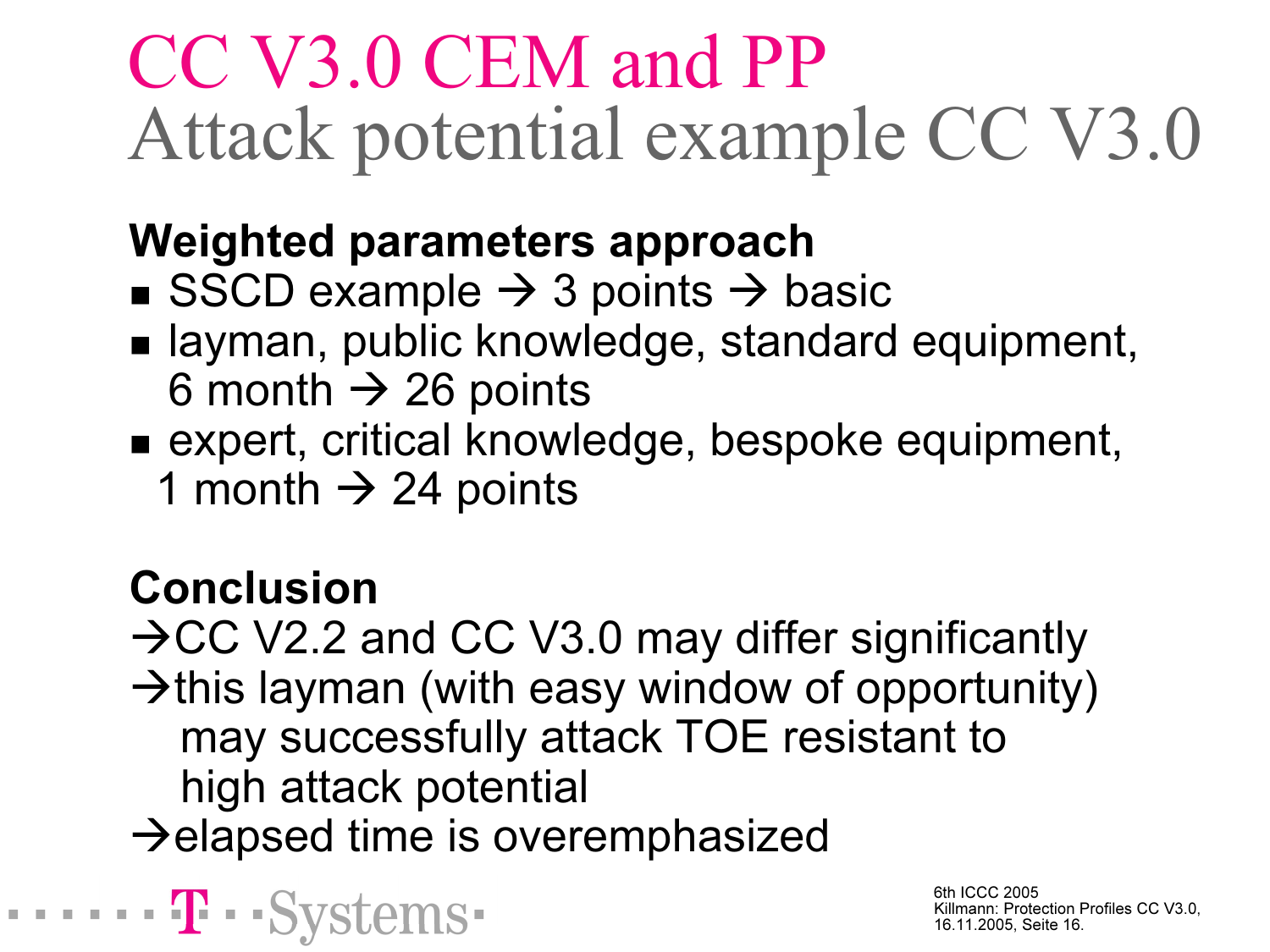# CC V3.0 CEM and PP Attack potential calculation

CEM V3.0 describes two new calculation methods of attack potential providing different results

- Weighted parameters approach high attack potential 15 – 26 points
- $\blacksquare$  Independent factor approach high attack potential  $\geq$  34 (39) points

 $\rightarrow$  How to ensure "repeatability and objectivity" of the evaluation results using these CEM V3.0 attack potential assessment approaches?